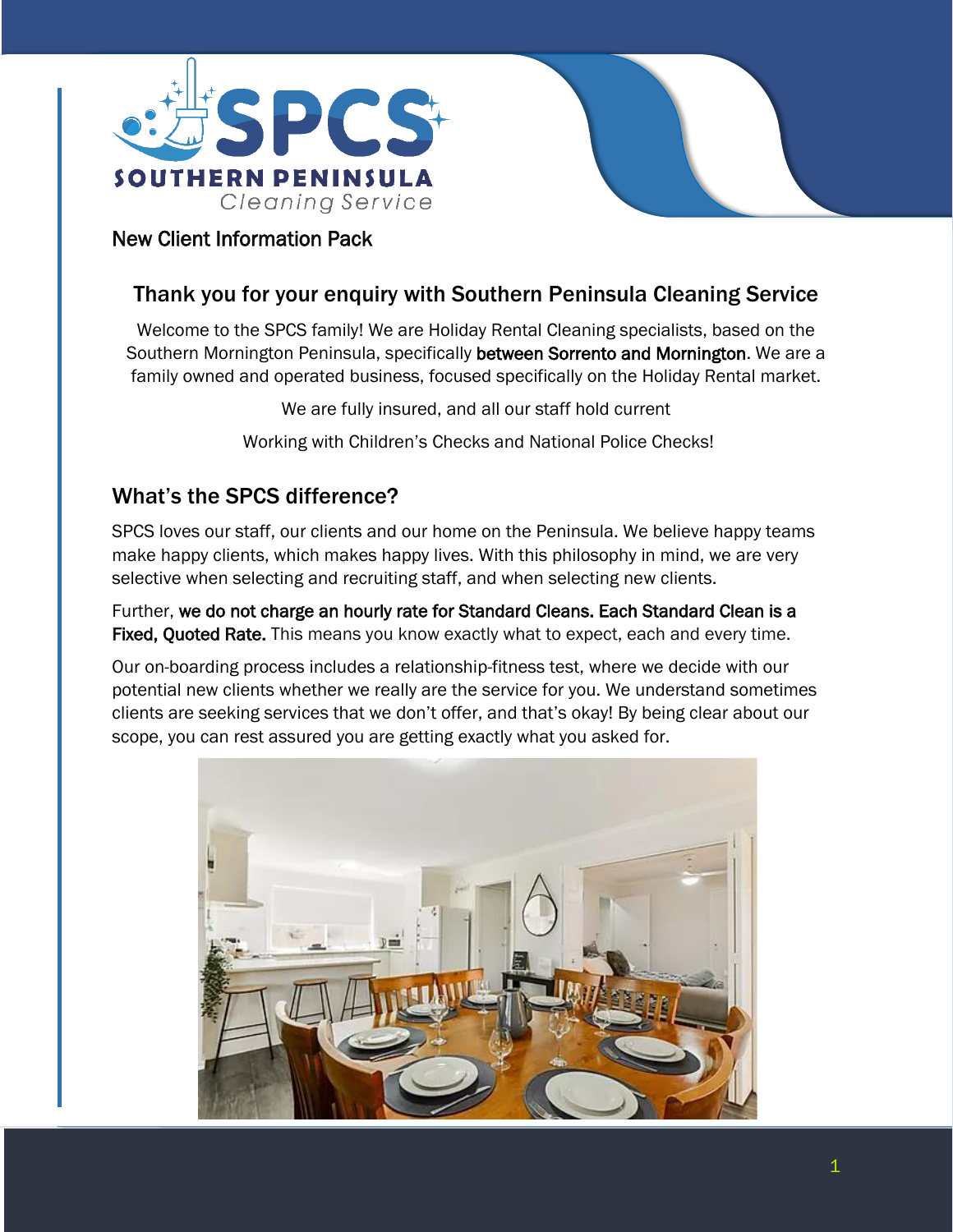# Our Teams

All SPCS staff are employed in either Casual, Part-time or Full-time roles. We take an active stand against sham contracting and wage theft, which unfortunately is prevalent throughout the Contract Cleaning industry. What this means for our clients is that you can rest assured you will have the same happy teams that are being fairly rewarded for their work. Our staff are paid at least at the Award Rate.

Our teams are structured with Team Leaders and Team Members. Each member is thoroughly trained and supervised before being promoted to a Team Leader position. Each Team Leader is an experienced staff member who has undergone SPCS leadership training and has experience working in our properties.

At every clean, there will be a Team Leader present to ensure your property is left sparkling for your next guests.

## Our Chemicals and Equipment

We believe in sustainable, eco-friendly practices and use Agar's Eco-Friendly range of chemicals as much as possible. We do keep some harsher chemicals on hand to tackle built-up mould and heavy markings, though these are only used when necessary and can restrict the use of these at our client's request.

# Onboarding Process

We have developed an Onboarding Process for New Clients to streamline the process and ensure all vital information is shared. We do not charge an hourly rate for Standard Cleans. Each Standard Clean is a Fixed, Quoted Rate.

The process is as follows:

- 1) Provide New Client Information Pack (this document)
- 2) Request a Quote at www.southernpencleaningservice.com.au
- 3) Quote for Initial Standard Clean- All properties must be viewed prior to the first clean
- 4) Complete Initial Standard Clean
- 5) If required, provide a Quote for Deep Clean
- 6) If required, complete Deep Clean
- 7) Quote for Ongoing Standard Clean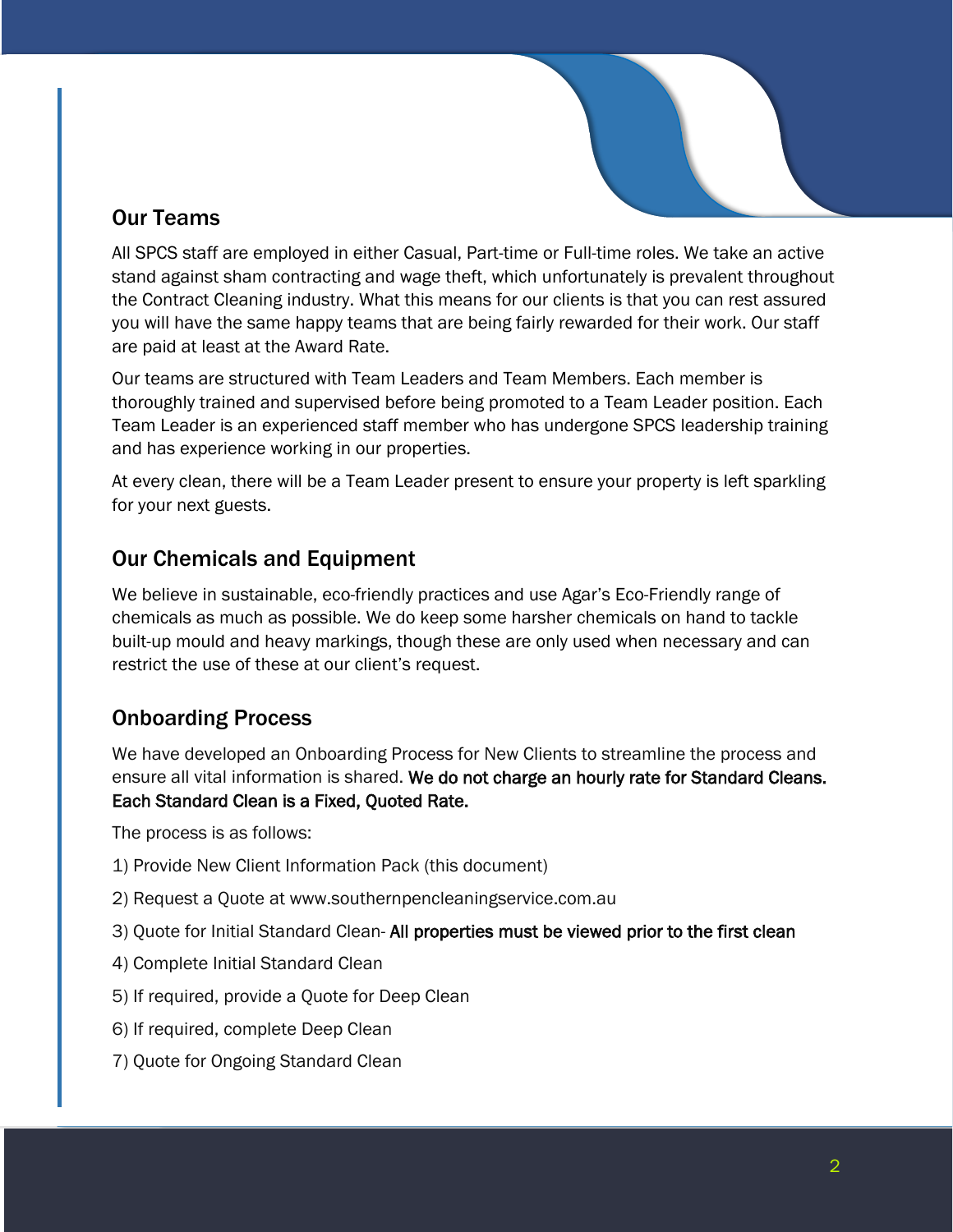

## The Initial Standard Clean

The Initial Standard Clean is our very first clean. This does not involve a deep clean but is a standard departure clean. This allows us to make a comprehensive list of what requires attention in the deep clean if required and allows us to provide a more accurate quote for either the deep clean or ongoing standard clean.

If an Initial Deep Clean is required, we will provide a Quote for Deep Clean and include the list of what we believe requires attention.

## The Initial Deep Clean

The Initial Deep Clean will include all items in the Quote for Deep Clean, as agreed by you. Common items in a deep clean include washing walls, sorting and wiping cupboards, organizing linen cupboards, creating stock list, washing windows, initial BBQ and initial oven cleans.

## The Ongoing Standard Clean

After the Initial Cleans, you will be provided with a Quote for Ongoing Standard Cleans. This is what you will be charged for each standard clean (excluding surcharges and excessive cleaning charges as listed below). This fixed rate allows for consistency and ensures our team meets your expectations each and every clean. You will be charged the same rate regardless of how many cleaners or how long our team takes.

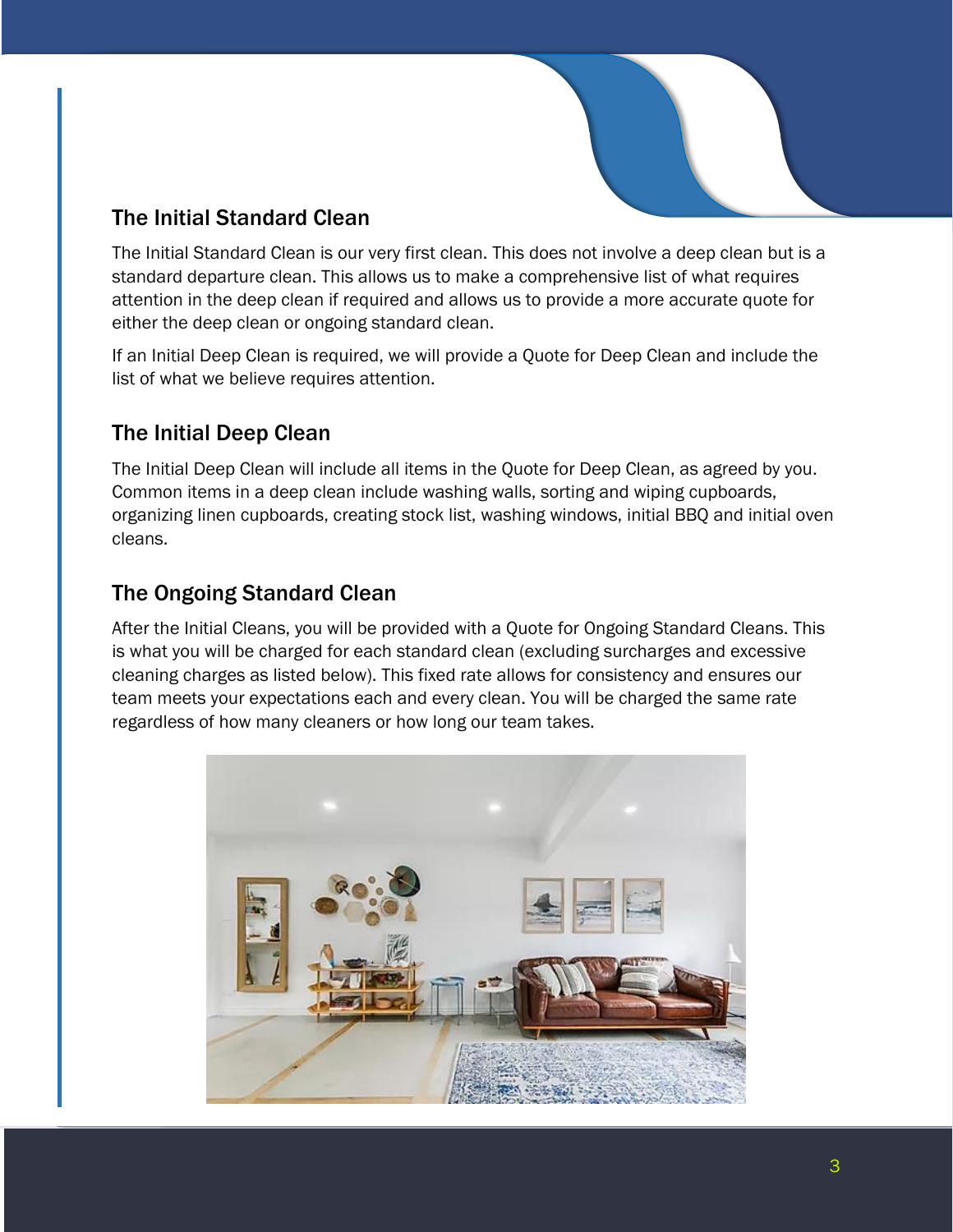#### What's Included in a Standard Clean?

A Standard Clean includes the following:

- Kitchens- Clean and sanitize stovetops, ovens, surfaces, fridges, freezers, and fronts of cupboards, tidy and wipe inside cupboards, dust, fill amenities, place and style tea towels as required. Deep Oven Cleans are not included in a Standard Clean (see below).
- Bathrooms- Clean and sanitize showers, baths, basins and toilets removing mould as required. Fill amenities, place and style towels, hand towels, floormats, face washers as required.
- Bedrooms- Dust, wipe bedside tables and inside drawers, make beds and style as required. Vacuum including under beds and rugs, mop.
- Walls and Skirting Boards- Clean minor marks and scuffs, dust skirting boards.
- Living, dining and other internal rooms- Dust, wipe surfaces, vacuum including under furniture and rugs, mop.
- Outdoor areas- Check BBQ and wipe as required, wipe outdoor furniture, tidy outdoor areas as required. Deep BBQ Cleans are not included in a Standard Clean (see below).
- Secure Property- Ensure all windows and doors are locked, and blinds are drawn.
- Cleaners Report- Provide a report on the condition of the property as left by departing guests.
- Check/ Change Guest Key safe- Check key has been left by departing guest and change code as required.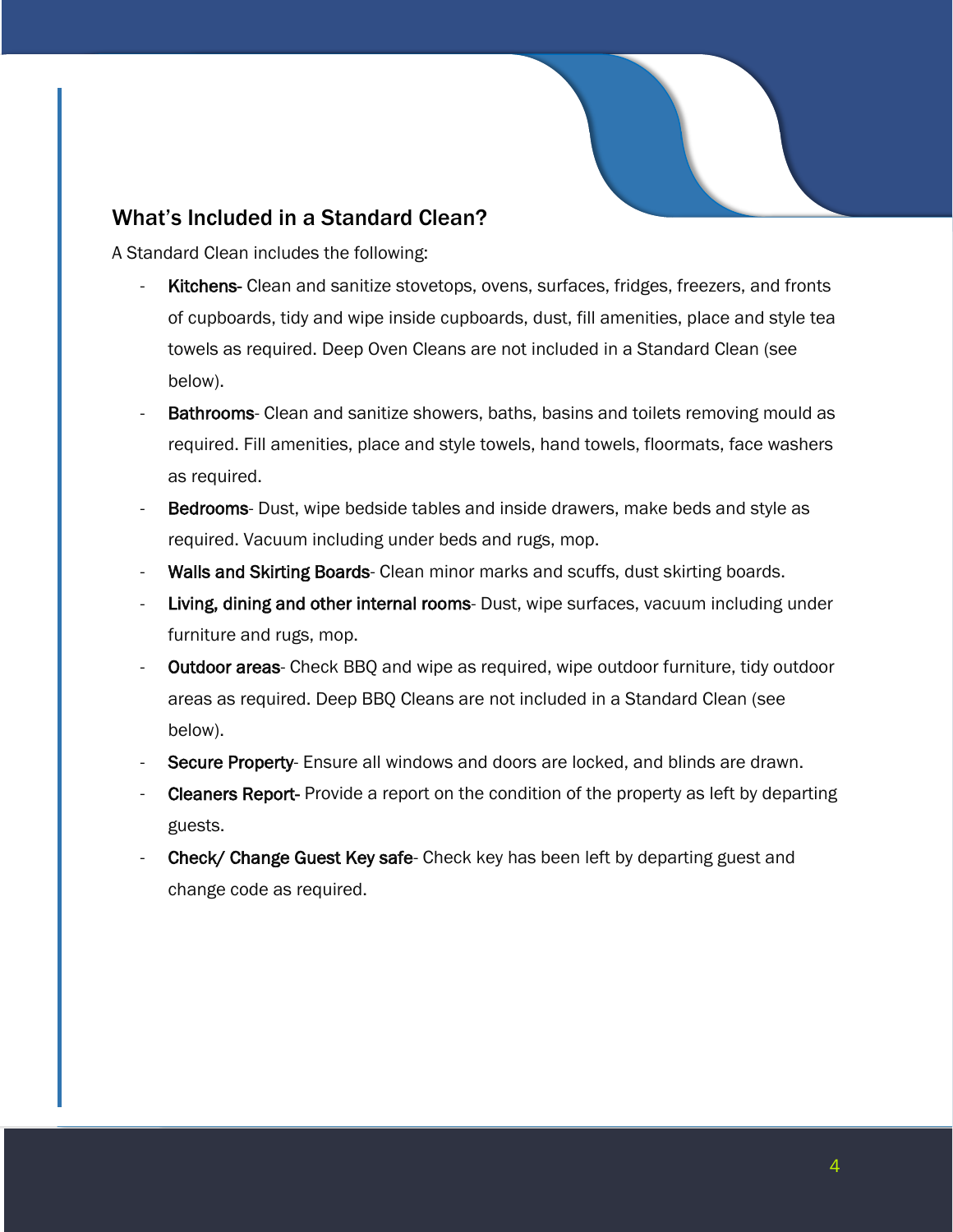

## Other Charges

- Sometimes your property will require more than a Standard Clean. The following services and charges will be separated on your provided Invoice, to ease any bond claim you wish to make. All prices include GST.
- **Deep BBQ Clean \$50-** Where a Guest has left a used BBQ dirty, photos will be provided of before and after
- Deep Oven Clean \$50- Where a Guest has left a used Oven dirty, photos will be provided of before and after
- **Excessive Cleaning \$45 per hour-** Where a Guest has not completed the departure checklist as required
- Time Waiting due to Late Departure- \$25 per 15 minutes- Where a Guest is more than 15 minutes after the agreed checkout time, we will charge \$25 for every 15 minutes they are still in the property. *For example, if a guest departs at 10:35am and only had a 10am checkout, you will be charged an additional \$25.*
- Property Callout \$40 per hour- Where available, we may be called upon to assist by attending the property to help guests with keys, provide linen or any other reason.
- Linen Laundering \$4.40 per kg- Wash, dry, fold service only. No pickup or drop-off charges when taken by the SPCS team during a scheduled clean.
- Linen Pickup/Dropoff \$20 each- Not applicable where linen is taken by the SPCS Team during scheduled cleans

#### **Surcharges**

As a legitimate employer strongly against sham contracting and wage theft, our staff receive all applicable penalty rates. As such, we charge Surcharges on the following days to cover the increased wage cost.

#### Saturdays 10% Sundays 25% Public Holidays 50%

We will automatically carry departure cleans across to the next business day, except where new guests are arriving before this occurs*. For example, if a departing Guest leaves on a Sunday, the property will not be cleaned until the next business day at the earliest, unless you have a new Guest arriving on the Sunday (same day check-in).*

#### Close-down Days

SPCS is open every day of the year except for Christmas Day and New Year's Day.